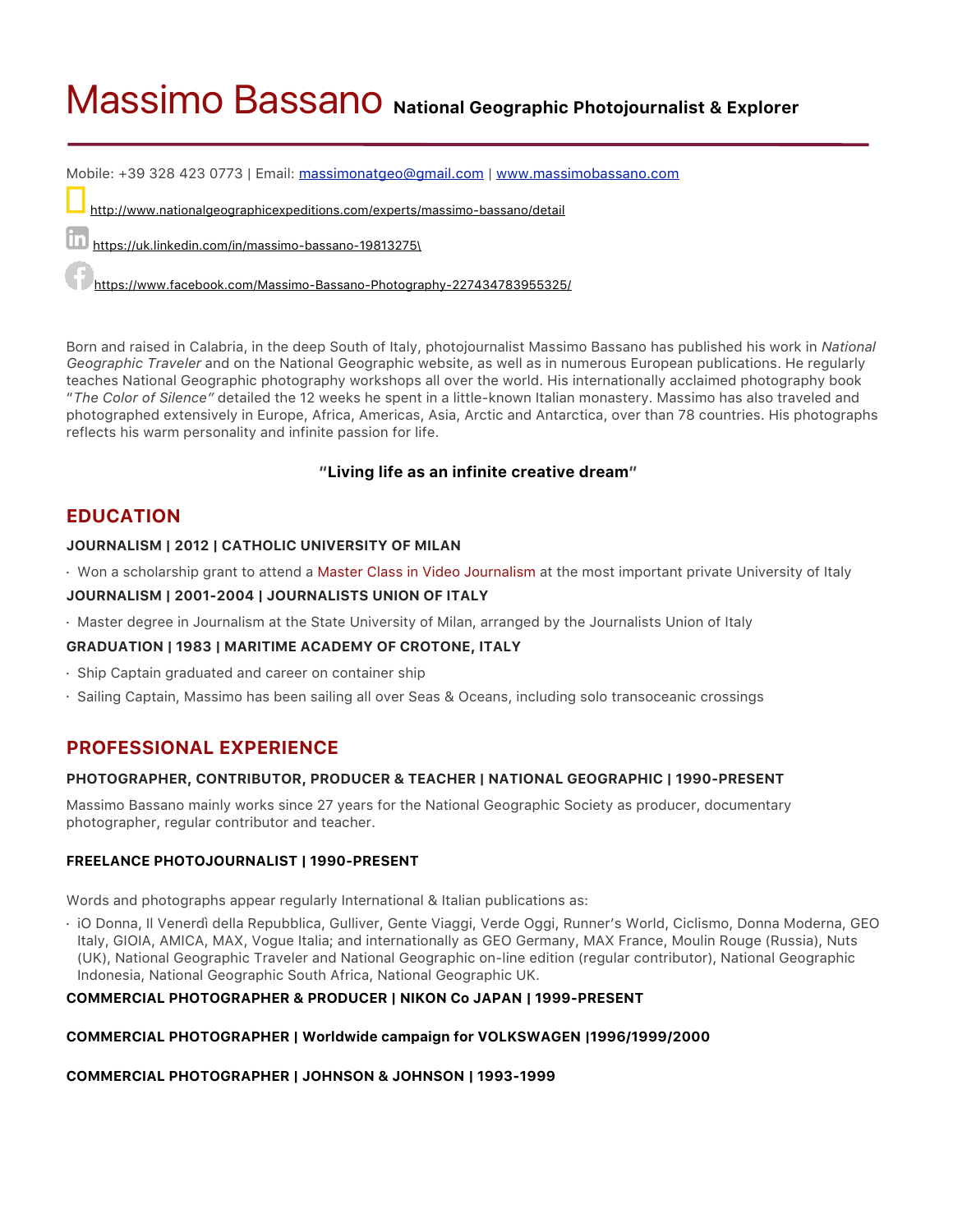# Massimo Bassano **National Geographic Photojournalist & Explorer**

Mobile: +39 328 423 0773 | Email: [massimonatgeo@gmail.com](mailto:massimonatgeo@gmail.com) | [www.massimobassano.com](http://www.massimobassano.com)

# **WORKSHOPS & LEADING TRIPS** (some in partnership with Myriam Casper, photographer)

## **NATIONAL GEOGRAPHIC EXPEDITIONS | 2005-PRESENT**

· Teaches photography and leads groups all over the world, including Arctic and Antarctic

## **NATIONAL GEOGRAPHIC STUDENT EXPEDITIONS | 2009-PRESENT**

· Teaches photography & multimedia and leads groups on specific trips for high school students

Staff member (as photo instructor and/or expert/tour leader) in multiple trips for:

## **CRITERION TRAVEL, PALO ALTO, CA | 2012-PRESENT**

**TRAVEL CONCEPT, SANTA FE, NM | 2007-PRESENT**

**GLOBAL ADRENALINE, CHICAGO, IL | 2015-2017**

**TCS & STARQUEST, SEATTLE, WA | 2009-PRESENT**

**ACADEMIC TRAVEL ABROAD, WASHINGTON, DC | 2008-PRESENT**

**SANTA FE WORKSHOPS, SANTA FE, NM | 2005-PRESENT**

**LINDBLAD EXPEDITIONS, SEATTLE, WA | 2008-PRESENT**

## **DOCUMENTARY PHOTOGRAPHY & MULTIMEDIA WORKSHOPS | 1990-PRESENT**

- · Snowmass Club, Colorado, USA (2009-2016)
- · Bethesda College, Savannah, Georgia, USA (2016)
- · Silversea Cruises for M Financial, West Mediterranean & Morocco cruise (2016)
- · Bunda Mulia University, Jakarta, Indonesia (2012-2015)
- · Italian Institute of Photography, Milan, Italy (2005-present)
- · European Institute of Design, Milan branch, Italy (1990-2014)
- · "Documentary Storytelling" at Maine Media Foundation, Maine, USA (2007-2016)
- · "Special Digital technic" at Fondazione Fotografia in Modena, Italy (2010-2015)
- · "Visual Storytelling", Vancouver, British Columbia, Canada (2016)
- · "Street Photography", Vancouver, British Columbia, Canada, (2016-2017)
- · Private workshop in Tuscany, Sicily, Amalfi Coast, Morocco, Cuba, Cote d'Azúr, Portugal (1993-present)
- · Anderson Ranch Arts Center, Snowmass, Colorado, USA (2017)
- · "Creativity & Photography" at Industrial Light & Magic, company of Lucas Film-Walt Disney, Vancouver, BC, Canada (2017)
- · Capilano University, Vancouver, British Columbia, Canada (2018)